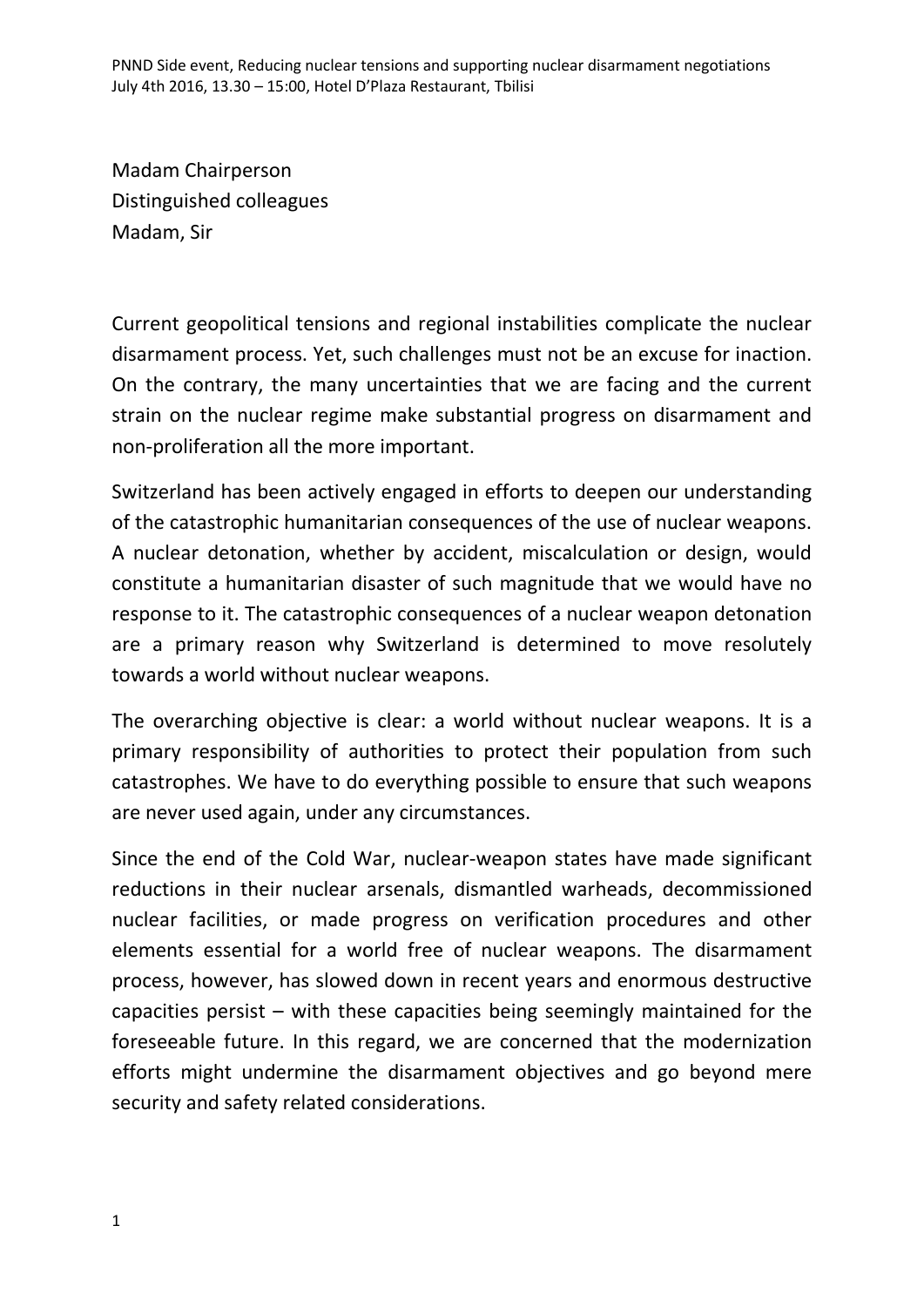There is a compelling need for nuclear possessor states to continue disarmament efforts and to further reduce their arsenals. They have to redouble efforts to agree on goals for quantitative and qualitative reductions.

The total elimination of nuclear weapons cannot be achieved overnight. But what should be achieved, as an initial urgent step, is the progressive reduction of risks related to nuclear weapons. Nuclear-armed states should "de-alert" their nuclear weapons, which means reducing the operational readiness of their weapons, in order to lengthen decision times. With regard to doctrines, Switzerland proposes, as another initial step, that nuclear-armed states limit the role of nuclear weapons to the sole purpose of deterring the use of nuclear weapons by other States. Also, Switzerland advocates for more transparency both by nuclear possessor states and states whose security doctrines rely on nuclear weapons. Finally, my country supports efforts to develop multilateral nuclear disarmament verification mechanisms that would contribute to effectively verify the irreversible dismantlement and disposal of nuclear weapons.

Switzerland is convinced that nuclear disarmament will require both practical risk reduction measures (such as de-alerting, transparency etc.) as well as new effective legal measures. Beyond the practical efforts deployed by nucleararmed states, together we also must address the legal gap in the nuclear regime. Nuclear weapons remain the one category of weapons of mass destruction not prohibited by a multilateral convention. Additionally, the Comprehensive Nuclear Test-Ban-Treaty has still not entered into force. Negotiations on a treaty prohibiting the production of fissile material have yet to commence.

We have to be both ambitious and pragmatic. Eliminating nuclear weapons requires an inclusive approach with the engagement of and cooperation between all states, nuclear armed states and non-nuclear weapon states. It is a global challenge that can only be accomplished together. We must collectively shape a security environment conducive to achieving a world without nuclear weapons.

At the Non-Proliferation Treaty (NPT) Review conference last year, my country called for thorough and inclusive conceptual discussions about possible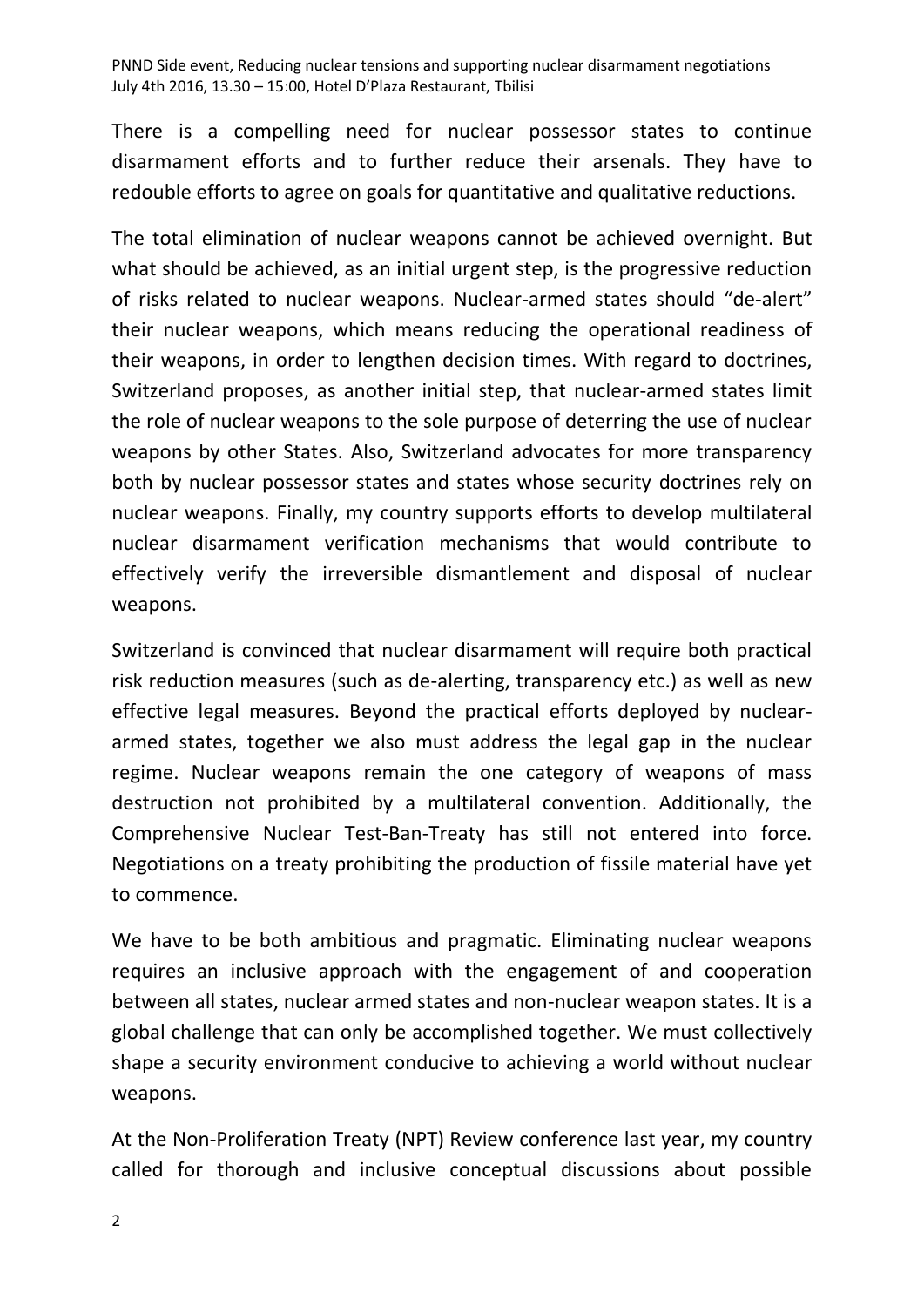additional instruments to advance multilateral nuclear disarmament. As established and mandated by the UN General Assembly Resolution 70/33, the Open-ended Working Group on Nuclear Disarmament (OEWG) is exactly providing the platform for such discussions. The deliberations held in this forum are useful and advance our understanding of the possible next steps in terms of multilateral nuclear disarmament.

Switzerland regrets that nuclear possessor states have not participated in the OEWG's work this year. Its mandate has been carefully drafted in a way that, in our view, allows for all UN Member States to participate. It is quite possible that the OEWG will lead to multilateral negotiations on nuclear disarmament in 2017. It would be best if such negotiations are structured in such a way as to allow participation of nuclear possessor states and those under extended nuclear deterrence relationships. This would support the Nuclear Non-Proliferation Treaty, which will start another review cycle in 2017.

The OSCE has a long tradition in painstakingly working towards confidencebuilding, creating relations at all levels, in particular between armed forces. In this era of mutual distrust, the OSCE has an important role to play. Using the existing established frameworks to bring participating States together and to foster dialogue, establishing new platforms to open new communication channels and address existing, new and emerging risk are but a few measures that the OSCE should further explore. As the main euro-atlantic/eurasian forum for cooperative security, the OSCE, its participating States as well as its Parliamentary Assembly should undertake all necessary efforts to reduce tensions, mistrust and hence contribute to nuclear disarmament.

The OSCE should also continue to make concrete contributions:

One important contribution by the OSCE is the support for the regional implementation of UNSCR 1540, which prevents the potential theft and/or smuggling of weapons of mass destruction and related materials by non-state actors. The OSCE has built up significant capacities in this field and plays a key role in the promotion of the implementation of UNSCR 1540 and its successor resolutions. The OSCE improved cooperation among the relevant regional and national stakeholders and has helped States to develop National Action Plans or improve their national legislations.